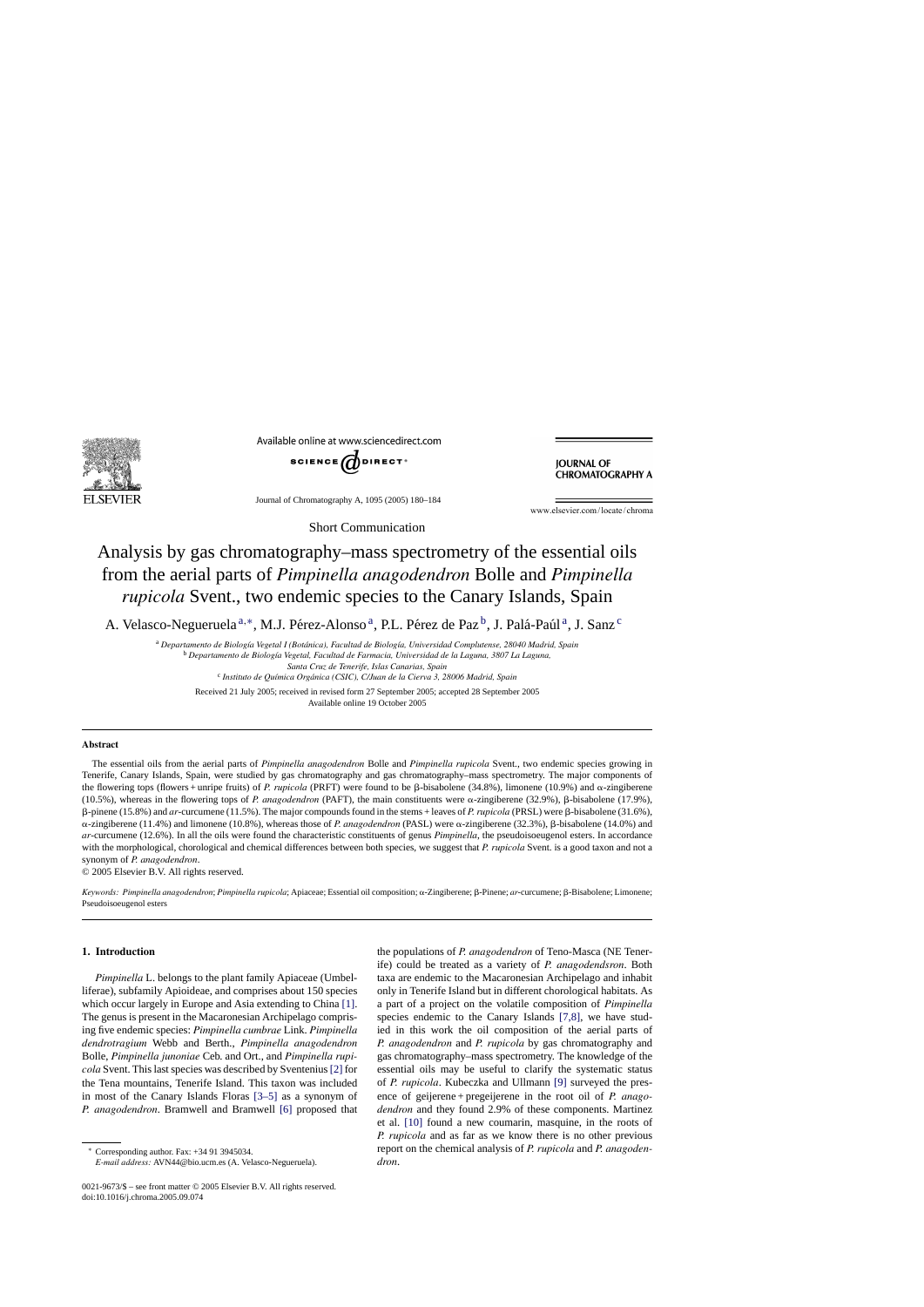## **2. Experimental**

## *2.1. Plant material*

The air-dried aerial parts of *P. rupicola* Svent. were gathered at flowering in Cruz de Gala, Cumbre del Bolico, Buenavista del Norte, Teno-Masca, Tenerife, Canary Islands, Spain (31/05/2004, at an altitude of 1250 m above sea level, E/32117- N/3132892). A voucher specimen, TFC 45137 was deposited at the Herbarium of La Laguna University, La Laguna, Tenerife, Canary Islands, Spain. *P. anagodendron* was collected between Montaña Tafada and Roque Anambro, Anaga, Tenerife, Canary Islands, Spain (25/06/2004, at an altitude of 500 m above sea level, E/386942-N/3162045). A voucher specimen, TFC 45143 was deposited at the Herbarium of La Laguna University, La Laguna, Tenerife, Canary Islands, Spain. Two collective samples of *P. rupicola* were gathered, stems and leaves (PRSL) and flowering tops (PRFT), and two samples of *P. anagodendron* stems and leaves (PASL) and flowering tops (PAFT).

## *2.2. Isolation procedure*

The aerial parts of *P. anagodendron* and *P. rupicola* were left to dry at room temperature and 274 g of the plant material (PRFT), 314.8 g (PAFT), 887 g (PRSL) and 1462 g (PASL) were coarsely minced and placed in flasks containing 1 L of water, respectively, and hydrodistilled in a Clevenger-type apparatus according to the method recommended in the Spanish Pharmacopoeia [\[11\]](#page-3-0) for 8 h. The essential oils were dried over anhydrous magnesium sulphate and stored at 4 ◦C in the dark. Essential oil yields were 1.00% PRFT, 0.92% PAFT, 1.88% PRSL and 0.36% PASL, based on dried weight of samples.

### *2.3. Gas chromatography (GC)*

A Varian GC 3300 fitted with a fused silica capillary column coated with dimethylpolysiloxane (DB-1) as stationary phase  $(50 \text{ m} \times 0.25 \text{ mm }$  I.D., 0.25  $\mu$ m film thickness) was used for GC analysis. Oven temperature was programmed from 90 to 240 ◦C at  $4^{\circ}$ C/min. Injection was performed at  $250^{\circ}$ C using a 1:100 split ratio. A flow of  $1.5$  mL/min carrier gas  $(N_2)$  was used. Detection was performed by flame ionization detector (FID) at  $300\,^{\circ}$ C.

### *2.4. Gas chromatography–mass spectrometry (GC–MS)*

Analyses were carried out on a Hewlett Packard 5890 gas chromatograph fitted with a fused silica capillary column coated with crosslinked dimethylpolysiloxane (DB-1) as stationary phase (Agilent Technologies,  $25 \text{ m} \times 0.20 \text{ mm}$  I.D., 0.33 mm film thickness). Carrier gas, He; flow rate, 1 mL/min. Temperature was programmed from 70 to 250 ◦C at 4 ◦C/min. Samples were injected at 250 °C, using a 1:20 split ratio. Spectra were recorded in the scan mode at 70 eV.

### *2.5. Qualitative and quantitative analyses*

Most constituents were identified by gas chromatography by comparison of their GC retention indices (KI) with those of literature [\[12–18\]](#page-3-0) or with those of standards purchased, synthesized or identified in *Pimpinella* oils of known composition [\[7,8\].](#page-3-0) Further identification was confirmed when possible by comparison of their mass spectra with those stored in the MS databases (NIST and WILEY libraries) or with mass spectra from literature [\[7,8,12–18\].](#page-3-0) Mass spectra of pseudoisoeugenol esters were identical to those of references  $[7,8,19-21]$ . C<sub>12</sub> compounds were identified according to reference [\[20\].](#page-3-0) The mass spectra of sesquiterpene ethers were also identical to those of references [\[8,13,22–24\].](#page-3-0) *Trans*-*p*-(1-butenyl)anisole was tentatively identified according to its mass spectrum comparing it with that of reference [\[25\].](#page-4-0) Relative component concentrations were obtained directly from GC peak areas.

#### **3. Results and discussion**

The components of the oils from the aerial parts of *P. anagodendron* and *P. rupicola*, their retention indices, their percentage composition and identification methods are given in [Table 1](#page-2-0) where the components are listed in order of elution on the DB-1 column.

The major constituents of the essential oil from the stems + leaves of *P. rupicola* (PRSL) were found to be  $\beta$ bisabolene  $(31.6\%)$ ,  $\alpha$ -zingiberene  $(11.4\%)$  and limonene (10.8%). Other representative components of the oil were identified as  $\alpha$ -pinene (6.3%),  $\delta$ -3-carene (7.6%),  $\beta$ -caryophyllene (2.8%), *ar*-curcumene (3.8%), germacrene-D (2.3%) and pseudoisoeugenyl 2-methyllbutyrate II (1.8%). The total amount of monoterpenes was 26.9%, that of sesquiterpenes 62.3%, that of arylpropanoids 4.7% and that of various non terpenoid components (2-methyl-5-methoxybenzofuran + 2 methylbutyric acic + isomers of *p*-(1-butenyl)anisole) 6.1%.

The major constituents of the oil from the flowering tops of *P. rupicola* (PRFT) were shown to be  $\beta$ bisabolene (34.8%), limonene (10.9%) and  $\alpha$ -zingiberene (10.5%). Other characteristic components of the oil were α-pinene (7.4%), δ-3-carene (7.8%), β-pinene (3.3%), *ar*curcumene  $(4.1\%)$ ,  $\beta$ -caryophyllene  $(1.8\%)$ , dihydroagarofuran isomer (2.7%), epoxypseudoisoeugenyl 2-methylbutyrate (3.9%) and epoxypseudoisoeugenyl tigale II (3.0%). The amount of monoterpenes was 30.0%, that of sesquiterpenes 59.7%, that of various non terpenoid components (5-methoxy-2 methylbenzofuran  $+ 2$ -methylbutyric acic) 1.2% and that of aryl propanoids 9.1%.

The oil of the stems + leaves of *P. anagodendron* (PASL) was characterized by high amounts of  $\alpha$ -zingiberene (32.3%), -bisabolene (14.0%), *ar*-curcumene (12.6%) and smaller amounts of geijerene  $(3.5\%)$ ,  $(E)$ - $\beta$ -farnesene  $(4.9\%)$ ,  $\beta$ caryophyllene  $(4.0\%)$ ,  $\beta$ -sesquiphellandrene  $(3.1\%)$ , pseudoisoeugenyl 2-methylbutyrate II (2.9%), psedoisoeugenyl tiglate II (2.1%), epoxypseudoisoeugenyl 2-methylbutyrate (5.5%) and epoxypseudoisoeugenyl tiglate I (6.0%). The total amount of monoterpenes in this oil was 0.2%, that of sesquiter-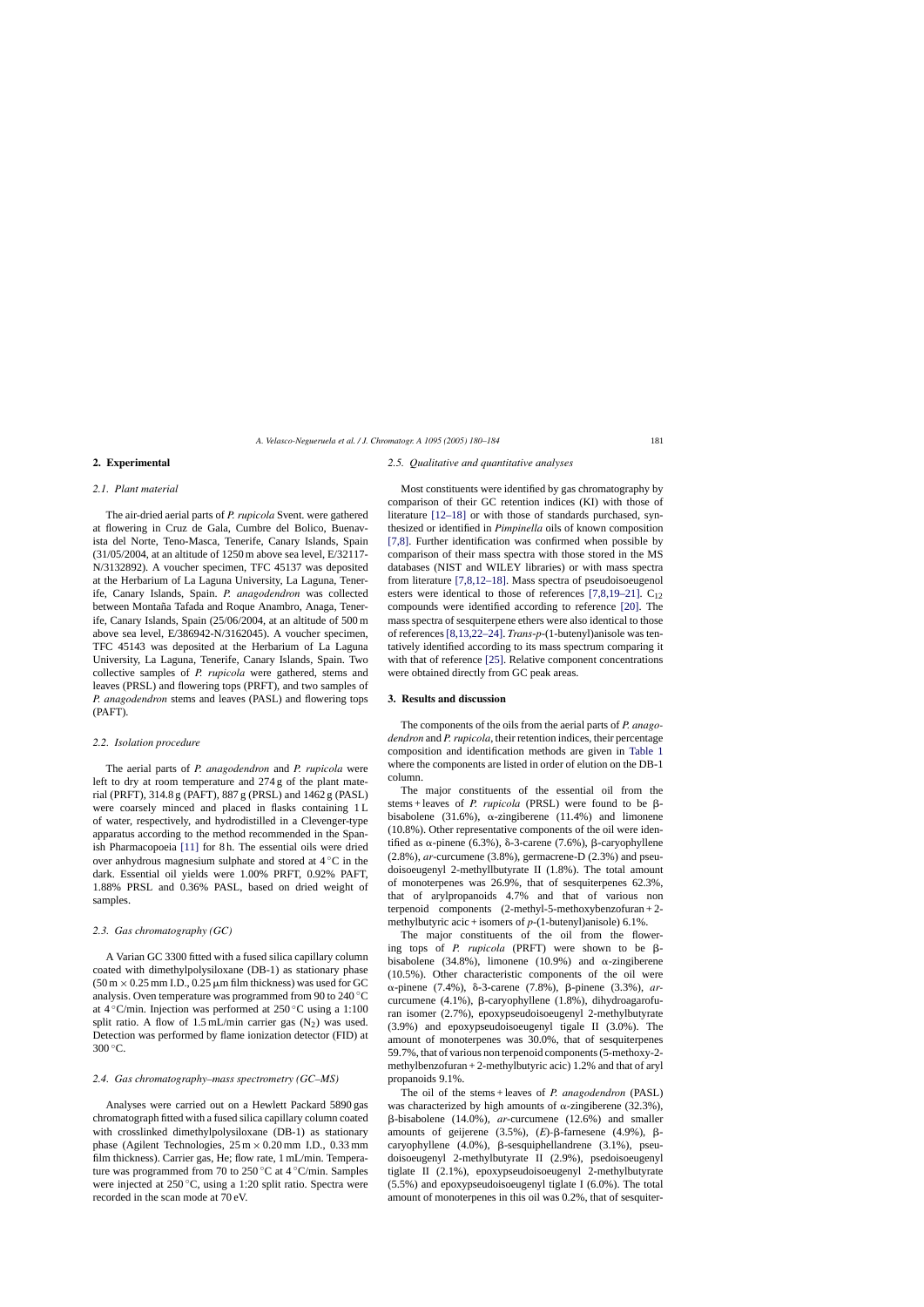## <span id="page-2-0"></span>Table 1

Percentage composition of the essential oils from the aerial parts of *P. anagodendron* Bolle and *P. rupicola* Svent

| Component                                   | R1   | P. rupicola              |                          | P. anagodendron          |                          | IM                  |
|---------------------------------------------|------|--------------------------|--------------------------|--------------------------|--------------------------|---------------------|
|                                             |      | $\mathbf{S}+\mathbf{L}$  | <b>FT</b>                | $\mathbf{S}+\mathbf{L}$  | FT                       |                     |
| 2-Methylbutyric acid                        | 818  | 2.1                      | 0.1                      | t                        | t                        | MS, RI <sub>1</sub> |
| Tiglic acid                                 | 865  | 0.1                      | t                        | t                        | t                        | MS, RI <sub>1</sub> |
| $\alpha$ -Pinene                            | 924  | 6.3                      | 7.4                      | 0.1                      | 0.9                      | MS, RI <sub>2</sub> |
| Camphene                                    | 938  | 0.1                      | 0.1                      | $\overline{\phantom{0}}$ | 0.1                      | MS, RI <sub>2</sub> |
| Sabinene                                    | 961  | 0.1                      | 0.2                      | $\overline{\phantom{0}}$ | 0.2                      | MS, RI <sub>2</sub> |
| $\beta$ -Pinene                             | 964  | 0.1                      | 3.3                      | 0.1                      | 15.8                     | MS, RI <sub>2</sub> |
| Myrcene                                     | 975  | 0.3                      | $\mathbf t$              | $\overline{\phantom{0}}$ | 0.6                      | MS, RI <sub>2</sub> |
| $\alpha$ -Phellandrene                      | 989  | 0.1                      | 0.1                      |                          | $-$                      | MS, RI <sub>2</sub> |
| δ-3-Carene                                  | 998  | 7.6                      | 7.8                      | t                        | 0.2                      | MS, RI <sub>2</sub> |
| $p$ -Cymene                                 | 1005 | 0.2                      | t                        | t                        | $\qquad \qquad -$        | MS, RI <sub>2</sub> |
| Limonene                                    | 1012 | 10.8                     | 10.9                     |                          | 0.3                      | MS, RI <sub>2</sub> |
|                                             | 1040 | 0.7                      | 0.2                      | t                        | 0.3                      |                     |
| $\gamma$ -Terpinene                         |      |                          |                          | t                        |                          | MS, RI <sub>2</sub> |
| $p$ -Cresol                                 | 1052 | $\qquad \qquad -$        | t                        | $\overline{\phantom{0}}$ | $\overline{\phantom{0}}$ | MS, RI <sub>2</sub> |
| $m$ -Cresol                                 | 1055 | $\overline{\phantom{0}}$ | t                        |                          | $\overline{\phantom{0}}$ | MS, RI <sub>2</sub> |
| Terpinolene                                 | 1068 | 0.3                      | t                        | t                        | t                        | MS, RI <sub>2</sub> |
| Linalool                                    | 1070 | 0.2                      | t                        | t                        | t                        | MS, RI <sub>2</sub> |
| Geijerene isomer $C_{12}H_{18}^a$           | 1130 | 0.2                      |                          | 0.1                      |                          | MS                  |
| Geijerene                                   | 1136 | 4.1                      | t                        | 3.5                      | t                        | $MS.RI_1$           |
| $p$ -Cymen-8-ol                             | 1163 | t                        |                          | $\equiv$                 |                          | MS, RI <sub>2</sub> |
| $\alpha$ -Terpineol                         | 1169 | t                        | t                        | t                        | t                        | MS, RI <sub>2</sub> |
| Trinoranastreptene                          | 1189 | t                        |                          | t                        |                          | MS                  |
| Thymol, methyl ether                        | 1199 | t                        |                          | $\overline{\phantom{0}}$ |                          | MS, RI <sub>1</sub> |
| Carvacrol, methyl ether                     | 1205 | 0.1                      |                          |                          |                          | MS, RI <sub>1</sub> |
| $p$ -(1-Butenyl)anisole isomer <sup>a</sup> | 1259 | 0.2                      |                          |                          |                          | MS                  |
| Trinoranastreptene isomer <sup>a</sup>      | 1269 | t                        |                          | $\overline{\phantom{0}}$ |                          | MS                  |
| trans-p-(1-Butenyl)-anisole                 | 1278 | 0.8                      |                          | 0.5                      | $\overline{\phantom{0}}$ | MS                  |
| Pregeigerene                                | 1284 | 2.1                      | $\overline{\phantom{0}}$ | 0.8                      | $\overline{\phantom{0}}$ | MS, RI <sub>1</sub> |
| 2-methyl-5-Methoxybenzofuran                | 1336 | 1.0                      | 1.1                      | 2.4                      | 0.8                      | MS, RI <sub>2</sub> |
| $\alpha$ -Cubebene                          | 1341 | 0.2                      | $\overline{\phantom{0}}$ | $\equiv$                 | t                        | MS, RI <sub>1</sub> |
|                                             | 1360 |                          |                          |                          |                          | MS, RI <sub>1</sub> |
| $\alpha$ -Copaene                           |      | t                        |                          | t                        | t                        |                     |
| $\beta$ -Bourbonene                         | 1366 | $\overline{\phantom{0}}$ |                          | t                        | $\overline{\phantom{0}}$ | MS, RI <sub>1</sub> |
| $\beta$ -Elemene                            | 1372 | t                        | $\overline{\phantom{0}}$ | $\overline{\phantom{0}}$ | $\overline{\phantom{0}}$ | MS, RI <sub>1</sub> |
| β-Caryophyllene                             | 1414 | 2.8                      | 1.8                      | 4.0                      | 5.5                      | MS, RI <sub>2</sub> |
| $\gamma$ -Elemene                           | 1423 | $\qquad \qquad -$        | $\qquad \qquad -$        | $\overline{\phantom{0}}$ | t                        | $MS, RI_1$          |
| $\beta$ -Gurjunene                          | 1425 | 0.1                      | $\equiv$                 | $\overline{\phantom{0}}$ | $\overline{a}$           | MS, RI <sub>1</sub> |
| $trans-\alpha$ -Bergamotene                 | 1427 | 0.3                      | 0.2                      | 1.0                      | 0.7                      | MS, RI <sub>1</sub> |
| $\alpha$ -Guaiene                           | 1430 | 0.1                      | t                        | $\overline{\phantom{0}}$ | $\qquad \qquad -$        | MS, RI <sub>1</sub> |
| $(E)$ -β-Farnesene                          | 1438 | 0.2                      | 0.4                      | 4.9                      | 3.4                      | MS, RI <sub>1</sub> |
| $\alpha$ -Humulene                          | 1445 | 0.2                      | 0.8                      | 0.3                      | 0.4                      | MS, RI <sub>2</sub> |
| (Z)-methylisoeugenol                        | 1450 | 0.3                      | 0.4                      | 0.2                      | 0.1                      | MS, RI <sub>1</sub> |
| ar-Curcumene                                | 1453 | 3.8                      | 4.1                      | 12.6                     | 1.5                      | MS, RI <sub>1</sub> |
| Germacrene D                                | 1460 | 2.3                      | $0.7\,$                  | 1.6                      | 0.4                      | MS, RI <sub>1</sub> |
| $\alpha$ -Zingiberene                       | 1469 | 11.4                     | 10.5                     | 32.3                     | 32.9                     | MS, RI <sub>1</sub> |
| β-Dihydroagarofuran                         | 1475 | t                        | t                        | t                        | t                        | MS, RI <sub>1</sub> |
| $\alpha$ -Muurolene                         | 1479 | 0.3                      | 0.7                      | 0.4                      | 0.1                      | MS, RI <sub>1</sub> |
| β-Bisabolene                                | 1485 | 31.6                     | 34.8                     | 14.0                     | 17.9                     | MS, RI <sub>1</sub> |
|                                             |      |                          |                          |                          |                          |                     |
| $\gamma$ -Cadinene                          | 1490 | 0.1                      | t                        | 0.1                      | t                        | MS, RI <sub>1</sub> |
| $\beta$ -Sesquiphellandrene                 | 1501 | 1.5                      | 1.5                      | 3.1                      | 2.1                      | MS, RI <sub>1</sub> |
| Isokessane                                  | 1509 | 0.2                      | 1.5                      | 0.3                      | 0.9                      | MS, RI <sub>1</sub> |
| Cadina-1,4-diene                            | 1523 | t                        | $\overline{\phantom{0}}$ | t                        | $\overline{\phantom{0}}$ | MS, RI <sub>1</sub> |
| $\alpha$ -Cadinene                          | 1529 | t                        |                          | t                        |                          | MS, RI <sub>1</sub> |
| Dihydroagarofuran isomer <sup>a</sup>       | 1551 | 1.4                      | 2.7                      | 0.1                      | t                        | MS                  |
| ar-Turmerol                                 | 1568 | t                        |                          | t                        |                          | MS, RI <sub>1</sub> |
| Anyl-2-methyl butyrate                      | 1574 | t                        |                          |                          |                          | MS                  |
| Caryopyllene oxide                          | 1579 | 0.3                      |                          | t                        |                          | MS, RI <sub>2</sub> |
| $\gamma$ -Eudesmol                          | 1612 | t                        | t                        | t                        | t                        | MS, RI <sub>1</sub> |
| T-Muurolol (epi-α-Muurolol)                 | 1638 | 0.3                      |                          | t                        | t                        | MS, RI <sub>1</sub> |
| T-Cadinol ( $epi$ - $\alpha$ -Cadinol)      | 1640 | $0.2\,$                  |                          | 0.3                      | t                        | MS, RI <sub>1</sub> |
| $\alpha$ -Cadinol                           | 1648 | 0.5                      |                          | 0.3                      | 0.3                      | MS, RI <sub>1</sub> |
| $epi$ - $\alpha$ -Bisabolol                 | 1660 | $\qquad \qquad -$        | t                        | -                        | t                        | MS, RI <sub>1</sub> |
| $(E,E)$ -Farnesol                           | 1700 | t                        | t                        | 0.2                      | t                        | MS, RI <sub>2</sub> |
| Xanthorrhizol                               | 1730 | t                        | t                        | t                        | t                        | MS, RI <sub>1</sub> |
|                                             |      |                          |                          |                          |                          |                     |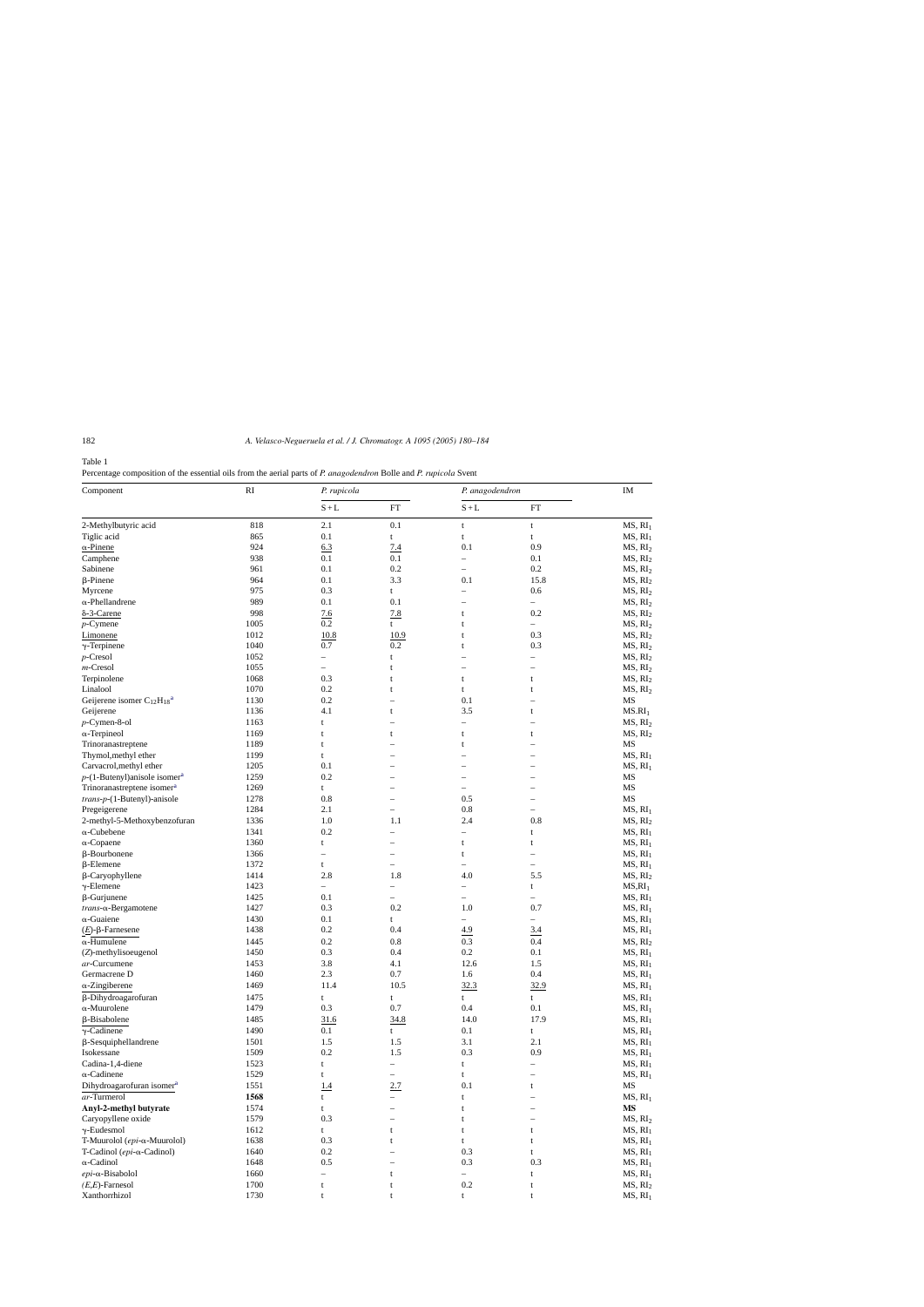#### <span id="page-3-0"></span>Table 1 (*Continued* )

| Component                                           | RI   | P. rupicola |      | P. anagodendron |           | IM                  |
|-----------------------------------------------------|------|-------------|------|-----------------|-----------|---------------------|
|                                                     |      | $S+L$       | FT   | $S+L$           | <b>FT</b> |                     |
| Pseudoisoeugenyl 2-ethylbutyrate I <sup>a</sup>     | 1736 |             |      |                 |           | <b>MS</b>           |
| Pseudoisoeugenyl tiglate I <sup>a</sup>             | 1785 |             |      |                 |           | MS                  |
| Pseudoisoeugenyl 2-methylbutyrate II <sup>a</sup>   | 1792 | 1.8         | 1.1  | 2.9             | 0.1       | MS, RI <sub>1</sub> |
| Pseudoisoeugenyl tiglate I <sup>a</sup>             | 1817 | 0.5         | 0.4  | 2.1             | 1.1       | MS, RI <sub>1</sub> |
| Epoxypseudoisoeugenyl 2-methylbutyrate <sup>a</sup> | 1844 | 1.6         | 3.9  | 5.5             | 0.8       | MS, RI <sub>1</sub> |
| Epoxypseudoisoeugenyl tiglate $I^a$                 | 1848 | 0.5         | 0.3  | 6.0             | 0.3       | MS, RI <sub>1</sub> |
| Epoxypseudoisoeugenyl tiglate II <sup>a</sup>       | 1873 |             | 3.0  | 0.3             | 2.3       | MS                  |
| Hexadecanoic acid                                   | 2151 |             |      |                 |           | MS                  |
| Phytol                                              | 2272 |             |      |                 |           | MS                  |
| Total monoterpenes                                  |      | 26.9        | 30.0 | 0.2             | 18.4      |                     |
| Total various components                            |      | 6.1         | 1.2  | 2.9             | 0.8       |                     |
| Total sesquiterpenes                                |      | 62.3        | 59.7 | 79.9            | 76.1      |                     |
| Total aryl-propanoids                               |      | 4.7         | 9.1  | 17.0            | 4.7       |                     |

RI = programmed temperature retention indices relative to the homologous series of *n*-alkanes (C<sub>5</sub>–C<sub>25</sub>); MS = mass spectra data; RI<sub>1</sub> = retention data according to literature values;  $R1_2$  = retention data according to authentic standards; IM = identification method; *t* = traces >0.1%; In bold-face characteristic chemosystematic constituents of genus *Pimpinella*, underlined = components that separate the species;  $S + L =$  stems + leaves;  $FT =$  flowering tops (flowers + unripe fruits).

<sup>a</sup> Correct isomer not determined.

penes 79.9%, that of various non terpenoid components (2 methyl-5-methoxybenzofuran  $+p-(1$ -butenyl)anisole) 2.9%.

The oil from the flowering tops of *P. anagodendron* (PAFT) had as major components,  $\alpha$ -zingiberene (32.9%),  $\beta$ -bisabolene (17.9%),  $\beta$ -pinene (15.8%) and *ar*-curcumene (11.5%). Also were detected smaller amounts of  $\beta$ -caryophyllene (5.5%),  $(E)$ - $\beta$ -farnesene (3.4%),  $\beta$ -sesquiphellandrene (2.1%) and epoxypseudoisoeugenyl tiglate II (2.3%). The total amount of monoterpenes in this oil was 18.4%, that of sesquiterpenes 76.1%, that of various non terpenoid components (2-methyl-5-methoxybenzofuran) 0.8% and finally that of arylpropanoids 4.7%. More detailed results are shown in [Table 1](#page-2-0) in which the complete list of the identified compounds is given.

The arylpropanoids found in these oils are all derivatives of pseudoisoeugenol (4-methoxy-2-propenyl-phenol). Together with  $C_{12}$  compounds as geijerene and pregeijerene, pseudoisoeugenyl esters are important chemosystematic characters in the genus *Pimpinella* [5,6,18]. They have been found so far in *P. anagodendron* and *P. rupicola* (this paper), *P. junoniae* Ceb and Ort., *P. cumbrae* Link, *P. anisum* L., *P. peregrina* L., *P. saxifraga* L., *P. nigra* Mill., *P. major* (L.) Hudson, *P. diversifolia* DC., *P. aromatica* Bieb., *P. villosa* Schousboe, *P. tripartrita* Kalenicz. (=*Albovia tripartita* (Kalenicz.) Schischk., *P. isaurica* Mathews [7,8,20,26]. The occurrence of 2 methyl-5-methoxybenzofuran is also interesting as this component is a decomposition product formed from epoxypseudoisoeugenyl esters during hydrodistillation and gas chromatography [7,8,19,26]. Psedoisoeugenyl esters have only been found in other genus of *Apiaceae* namely *Ligusticum mucronatum* (Shrenk) Leute [\[27\]](#page-4-0) and also but only in *Apiaceae*, in in vitro systems [\[28,29\]. F](#page-4-0)inally, we have found significant quantitative differences between the oils of *P. rupicola* and *P. anagodendron* therefore as also were described [2] differences in morphology and chorology of both species, it seems to be useful to give *P. rupicola* the systematic status of species as Sventenius [2] proposed.

## **References**

- [1] P.L. Maberly, The Plant Book, Cambridge University Press, Cambridge, 1998.
- [2] E.R.S. Sventenius, Ind. Sem. Hort. Acclim. Plant. Arautapae. 4 (1969) 42.
- [3] D.L. Bramwell, Z. Bramwell, Flores Silvestres de las Islas Canarias, Rueda, Madrid, 1990.
- [4] L. Ceballos Fernández de Córdoba, F. Ortuño Medina, Estudio sobre la vegetación y Flora Forestal de las Canarias Occidentales, Excmo, Cabildo Insular, Santa Cruz de Tenerife, 1976.
- [5] A. Hansen, P. Sunding, Sommerfeltia 17 (1993) 295.
- [6] D.L. Bramwell, Z. Branwell, Flores silvestres de las Islas Canarias, Madrid, 2001.
- [7] A. Velasco-Negueruela, M.J. Pérez-Alonso, P.L. Pérez de Paz, J. Palá-Paúl, J. Sanz, J. Chromatogr. 101 (2003) 241.
- [8] A. Velasco-Negueruela, M.J. Pérez-Alonso, P.L. Pérez de Paz, M.C. García Vallejo, J. Palá-Paúl, A. Íñigo, Flavour Fragrance J. 17 (2002) 468.
- [9] K.H. Kubeczka, I. Ullmann, Biochem. Syst. Ecol. 8 (1980) 39.
- [10] E.A. Martímez, R.E. Reyes, A.G. González, F.R. Luis, An. Quim. 63 (1967) 205.
- [11] Real Farmacopea Española, Ministerio de Sanidad y Consumo, Madrid, 1997.
- [12] S. Dev, A.P.S. Narula, J.S. Yadav. Handbook of Terpenoids, vol. II, CRC Press, Boca Ratón, FL, 1986.
- [13] R.P. Adams, Identification of Essential Oils Components by Gas Chromatography–Mass Spectroscopy, Allured Publishing Co., Illinois, IL, 1995.
- [14] W. Jennings, T. Shibamoto, Qualitative Analysis of Flavour and Fragrance Volatiles by Capillary Gas Chromatography, Academic Press, New York, 1980.
- [15] L.M. Libbey, J. Essent. Oil Res. 3 (1991) 192.
- [16] A.A. Swigar, R.M. Silverstein, Monoterpenes, Aldrich Chemical Co., Milwakee, WI, 1981.
- [17] D. Joulain, A.W. König, The Atlas of Spectral Data of Sesquiterpene Hydrocarbons, E.B.-Verlag Hamburg, Germany, 1998.
- [18] N.W. Davies, J. Chromatogr. 503 (1990) 1.
- [19] R. Martin, J. Reichling, H. Becker, Planta Medica 16 (1985) 198.
- [20] K.H. Kubeczka, I. Bohn, V. Formacek, in: E.J. Brunke (Ed.), Progress in Essential Oil Research, W de Gruyter, New York, 1986, p. 279.